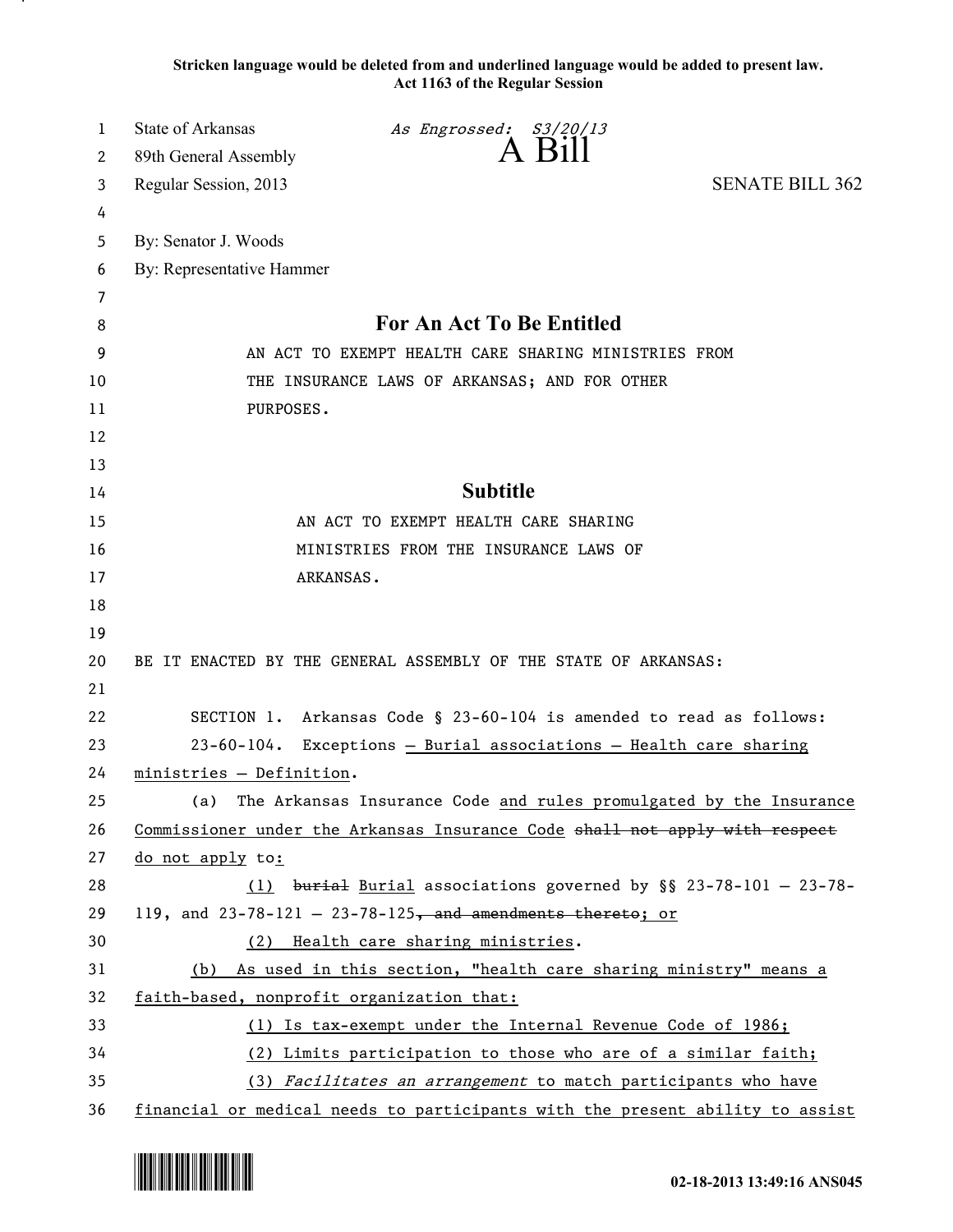As Engrossed: S3/20/13 SB362

| $\mathbf{1}$ | those with financial or medical needs according to criteria established by    |  |  |
|--------------|-------------------------------------------------------------------------------|--|--|
| 2            | the health care sharing ministry;                                             |  |  |
| 3            | $(4)$ Provides for the financial or medical needs of a participant            |  |  |
| 4            | through contributions from one (1) participant to another;                    |  |  |
| 5            | (5) Establishes contribution amounts for participants with no                 |  |  |
| 6            | guarantee of return, assumption of risk, or promise to pay qualified medical  |  |  |
| 7            | needs of the participant or of the medical provider performing the service or |  |  |
| 8            | services for the participant;                                                 |  |  |
| 9            | (6) Provides a written monthly statement to its participants that             |  |  |
| 10           | lists:                                                                        |  |  |
| 11           | (A) The total dollar amount of qualified needs submitted to                   |  |  |
| 12           | the health care sharing ministry; and                                         |  |  |
| 13           | (B) The amount of contribution established for its                            |  |  |
| 14           | participants;                                                                 |  |  |
| 15           | (7) Provides a written disclaimer on or accompanying an                       |  |  |
| 16           | application and guideline material distributed by or on behalf of the health  |  |  |
| 17           | care sharing ministry that reads, in substance:                               |  |  |
| 18           | "Notice: The organization facilitating the sharing of medical expenses is not |  |  |
| 19           | an insurance company and neither its guidelines nor plan of operation is an   |  |  |
| 20           | insurance policy. If anyone chooses to assist you with your medical bills, it |  |  |
| 21           | will be totally voluntary because participants are not compelled by law to    |  |  |
| 22           | contribute toward your medical bills. Participation in the organization or a  |  |  |
| 23           | subscription to any of its documents should never be considered to be         |  |  |
| 24           | insurance. Regardless of whether you receive a payment for medical expenses   |  |  |
| 25           | or if this organization continues to operate, you are always personally       |  |  |
| 26           | responsible for the payment of your own medical bills."; and                  |  |  |
| 27           | Transfers or distributes contribution amounts from one (1)<br>(8)             |  |  |
| 28           | participant to match the qualified medical needs of another participant to    |  |  |
| 29           | whom neither the organization nor the sending participant has an obligation   |  |  |
| 30           | or commitment to pay for any qualified medical needs with its own funds.      |  |  |
| 31           |                                                                               |  |  |
| 32           | SECTION 2. Arkansas Code § 23-76-103, concerning applicability of the         |  |  |
| 33           | insurance laws of this state concerning hospital and medical service          |  |  |
| 34           | corporations, is amended to add an additional subsection to read as follows:  |  |  |
| 35           | (c) This chapter does not apply to health care sharing ministries as          |  |  |
| 36           | defined in § 23-60-104(b).                                                    |  |  |